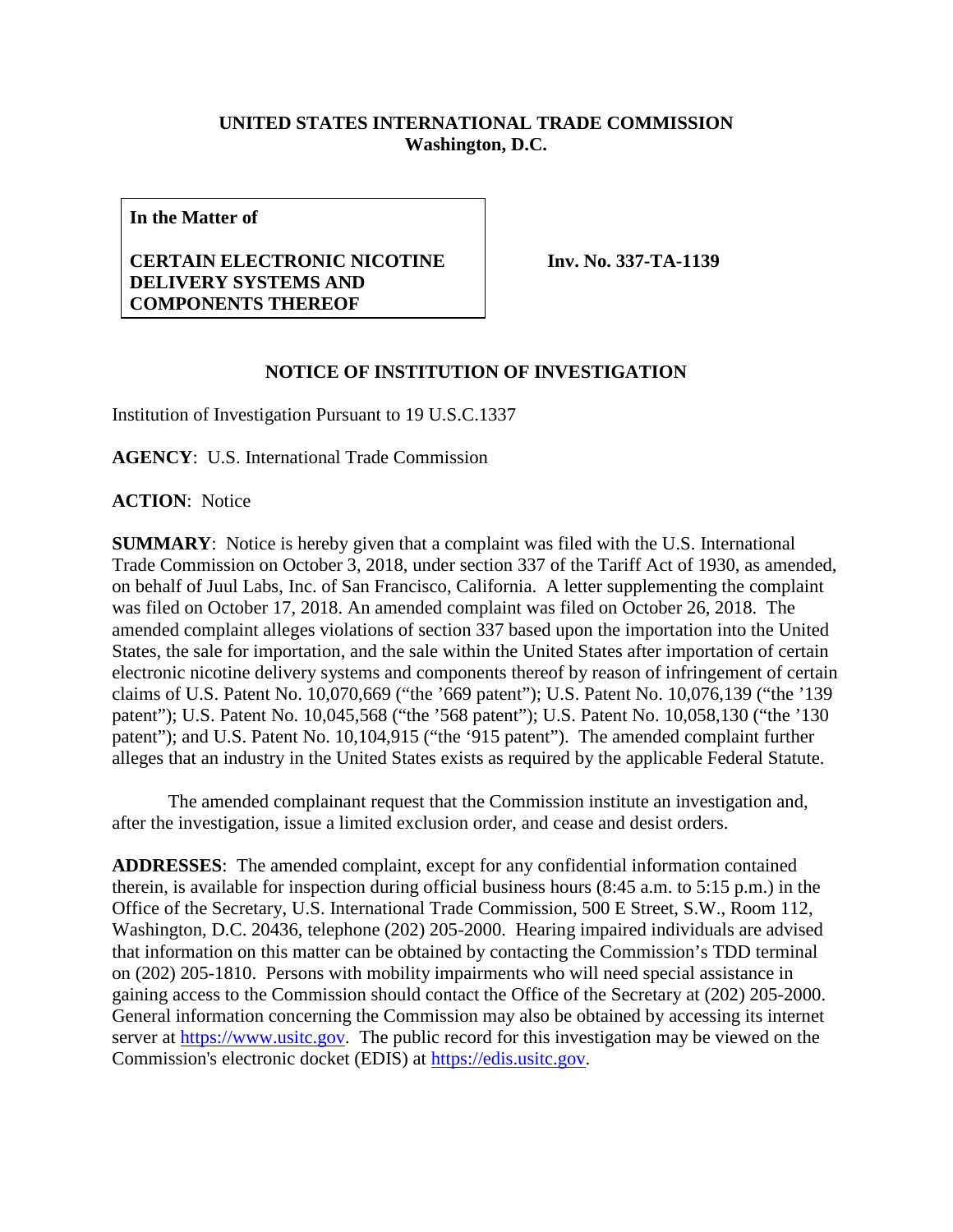**FOR FURTHER INFORMATION CONTACT**: Pathenia M. Proctor, The Office of Unfair Import Investigations, U.S. International Trade Commission, telephone (202) 205-2560.

## **SUPPLEMENTARY INFORMATION**:

**AUTHORITY**: The authority for institution of this investigation is contained in section 337 of the Tariff Act of 1930, as amended, 19 U.S.C. 1337, and in section 210.10 of the Commission's Rules of Practice and Procedure, 19 C.F.R. 210.10 (2018).

SCOPE OF INVESTIGATION: Having considered the amended complaint, the U.S. International Trade Commission, on December 6, 2018, **ORDERED THAT** –

(1) Pursuant to subsection (b) of section 337 of the Tariff Act of 1930, as amended, an investigation be instituted to determine whether there is a violation of subsection (a)(1)(B) of section 337 in the importation into the United States, the sale for importation, or the sale within the United States after importation of certain products identified in paragraph (2) by reason of infringement of one or more of claims 1, 2, 4, 5, 7, 8, 10, 12, 13, 16, 17, 20, and 21 of the '669 patent; claims 1-4, 9-11, 13, 14, 19-21, 24, 28, and 29 of the '139 patent; claims 1-3, 5-9, 12, and 17-20 of the '568 patent; claims 1, 2, 4-6, 8-10, 16, 19, 21, and 27 of the '130 patent; and claims 1-4, 6, 9, 11, 12, 18-23, and 27 of the '915 patent; and whether an industry in the United States exists as required by subsection (a)(2) of section 337;

(2) Pursuant to section 210.10(b)(1) of the Commission's Rules of Practice and Procedure, 19 C.F.R. 210.10(b)(1), the plain language description of the accused products or category of accused products, which defines the scope of the investigation, is "nicotine vaporizer devices and the associated pods sold for use with the devices, and components thereof";

(3) Pursuant to Commission Rule  $210.50(b)(1)$ , 19 C.F.R. §  $210.50(b)(1)$ , the presiding administrative law judge shall take evidence or other information and hear arguments from the parties or other interested persons with respect to the public interest in this investigation, as appropriate, and provide the Commission with findings of fact and a recommended determination on this issue, which shall be limited to the statutory public interest factors set forth in 19 U.S.C. §§ 1337(d)(1), (f)(1), (g)(1);

(4) For the purpose of the investigation so instituted, the following are hereby named as parties upon which this notice of investigation shall be served:

(a) The complainant is:

Juul Labs, Inc. 560 20th Street San Francisco, CA 94107

(b) The respondents are the following entities alleged to be in violation of section 337, and are the parties upon which the amended complaint is to be served: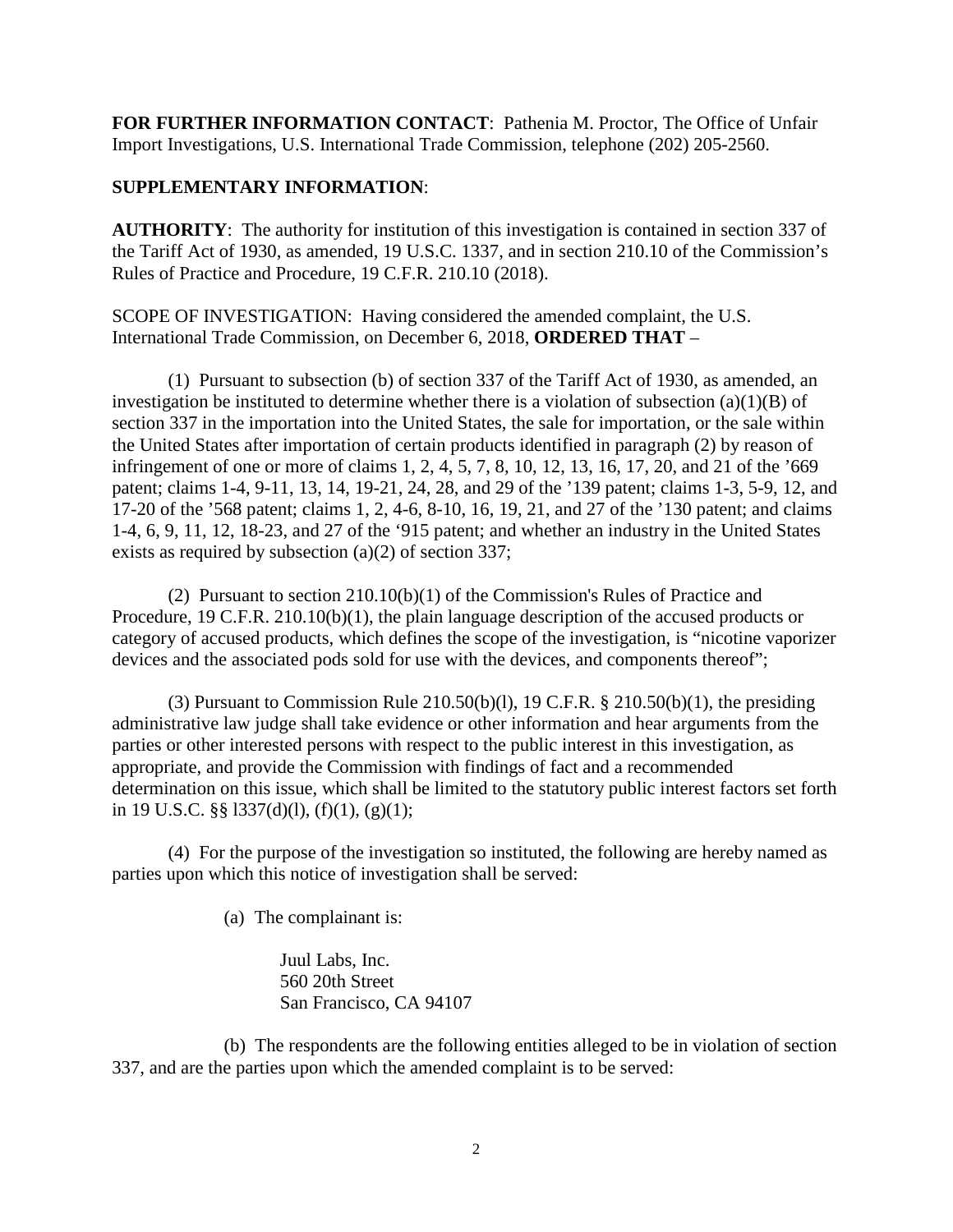J Well France S.A.S. 50 rue de Miromesnil 75008 Paris, France

Bo Vaping 591 Stewart Avenue Garden City, NY 11530

MMS Distribution LLC 195 Lake Louise Marie Road Rock Hill, NY 12775

The Electric Tobacconist, LLC 3235 Prairie Avenue Boulder, CO 80301

Vapor 4 Life Holdings, Inc. 4080 Commercial Avenue, Suite A Northbrook, IL 60062

Eonsmoke, LLC 1500 Main Ave, 2nd Floor Clifton, NJ 07011

ZLab S.A. Ave. Golero, 911 Office 27 Punta del Este - Maldonado - Uruguay 20100

Ziip Lab Co., Limited E district 4F, 5 building, Wen Ge Industrial Zone, Heshuikou Gongming St., Guangming New District Shenzhen City, Guangdong Province China 518106

Shenzhen Yibo Technology Co., Ltd. E district 4F, 5 building, Wen Ge Industrial Zone, Heshuikou Gongming St., Guangming New District Shenzhen City, Guangdong Province China 518106

XFire, Inc. 820 Summer Park Dr., Suite 700 Stafford, TX 77477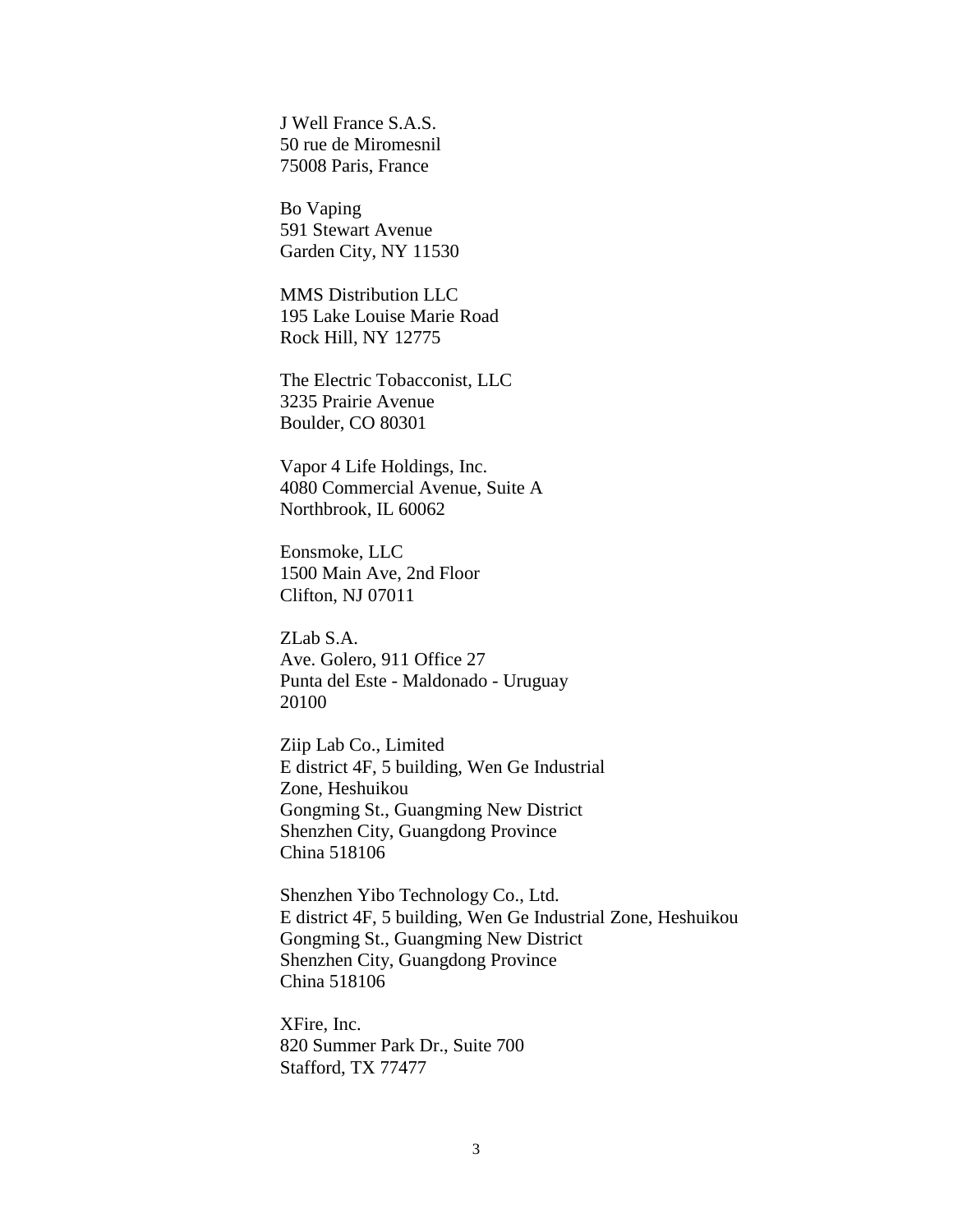ALD Group Limited No. 2, 3rd Industrial Road Shixin Community, Shiyan Street Bao'an District Shenzhen City, Guangdong Province China 518108

Flair Vapor LLC 2500 Hamilton Blvd., Suite B South Plainfield, NJ 07080

Shenzhen Joecig Technology Co., Ltd. 1F-5F, Building 17, Quarter G ShaJing Rd., Gonghe 3rd Industry District Baoan District Shenzhen City, Guangdong Province China 518104

Myle Vape Inc. 8085 Chevy Chase Street Jamaica, NY 11432

Vapor Hub International, Inc. 1871 Tapo Street Simi Valley, CA 93063

Limitless Mod Co. 4590 Ish Drive, Suite 100 Simi Valley, CA 93063

Asher Dynamics, Inc. 14345 Pipeline Avenue Chino, CA 91710

Ply Rock 14345 Pipeline Avenue Chino, CA 91710

Infinite-N Technology Limited 4F, iTone Digital Park Xin Fa San Road Sha Jing Shenzhen City, Guangdong Province China 518200